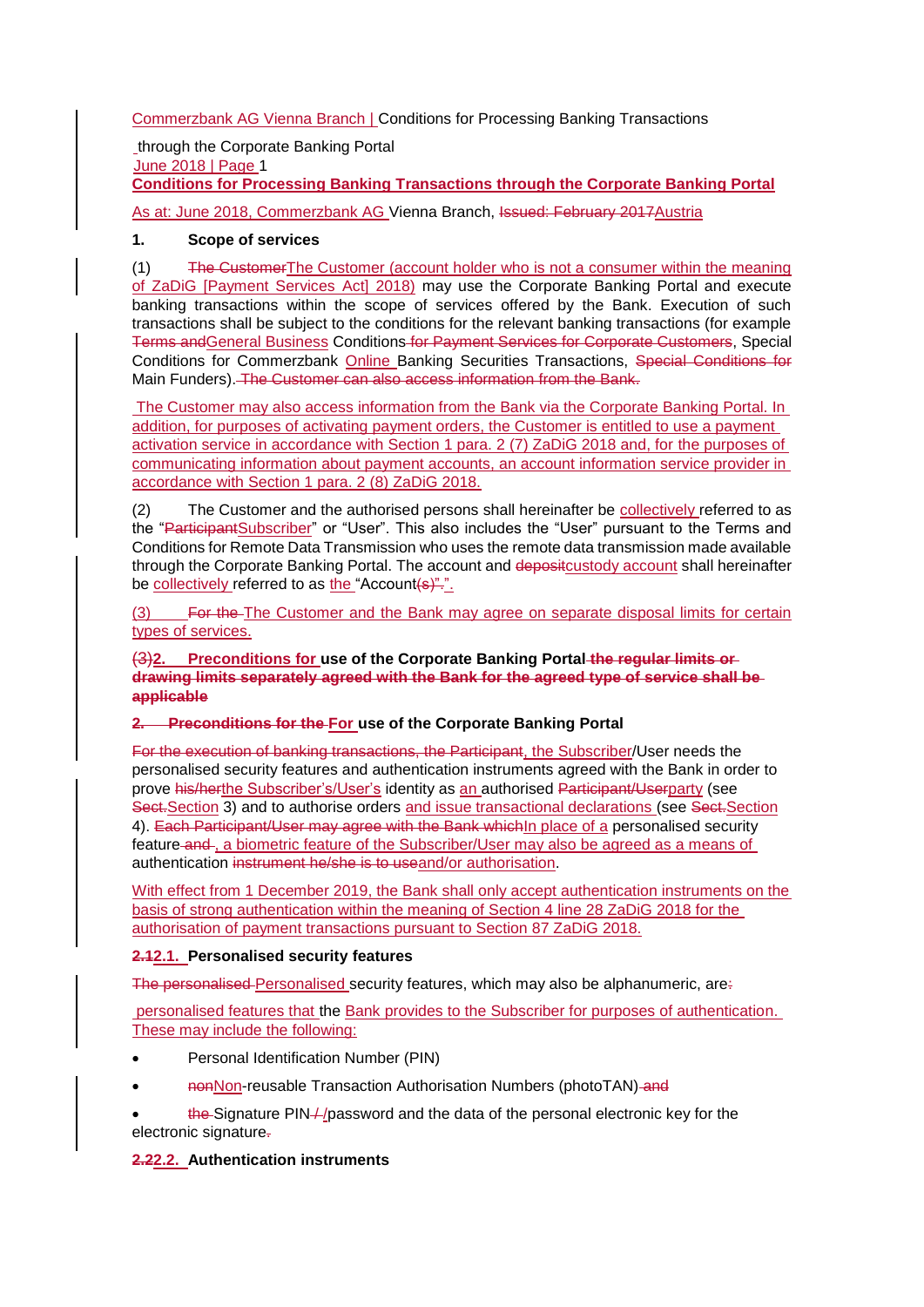TheA photoTAN can be generated and made available to the ParticipantSubscriber/User via a mobile or reading device. The ParticipantSubscriber/User may use further authentication instruments to authorise transactions:

### a chipcardchip card with signature function, or

• otheranother authentication instrument containing the signature key, including the storage of the electronic signature key in a technical environment provided by the Bank (or by a service provider authorised by the Bank) that is protected against unauthorised access,

an app personalised for the ParticipantSubscriber/User by the Bank in the initialisation process.

**2.3. Agreement of personalised security features and authentication instruments**

Each Subscriber/User may agree with the Bank which personalised security feature and authentication instrument is to be used.

## **3. Access to the Corporate Banking Portal**

The ParticipantSubscriber/User is given access to the Corporate Banking Portal if:

the ParticipantSubscriber/User has transmitted the participantSubscriber number/registration name and the PIN

the verification of this data by the Bank has shown that an access authorization for the-Participant/User exists, and access has not been blocked (see Sects. 9.1 and 10). Once access to the Corporate Banking Portal has been granted, the Participant/User can retrieve information or place orders.authorisation for the Subscriber/User exists

## • and access has not been blocked (see sections 9.1 and 10).

Once access to the Corporate Banking Portal has been granted, the Subscriber/User can retrieve information or place orders. Sentences 1 and 2 also apply if the Subscriber activates payment orders via a payment activation service or requests payment account information via an account information service provider (see Section 1 para. 1 sentence 4).

### **4. Execution of orders via the Corporate Banking Portal**

### **4.14.1. Placing orders and authorisation**

The authorisation to implementconduct individual transactions (for example-credit, transfers) is carried out – depending on the selected type of service – byvia the agreed personalised security features:

- photo $TAN_{\overline{t}}$
- $\bullet$  PIN-
- electronic signature,
- biometric signature or

by simple clearance after signing in with the participantSubscriber number and/or registration name and PIN

Sentence 1 also applies if the Subscriber activates and transmits a payment order via a payment activation service (see Section 1 para. 4).

### **4.2. Supplementary regulations for remote data transmission in the EBICS standard when using the photoTAN procedure**

4.2.1. The Customer instructs the Bank to save the personal key of the Subscriber/User in a technical environment that is protected against unauthorised access. The Bank is also entitled to instruct a reliable service provider to do this. The password required to authorise the personal key shall be replaced by the TAN using the photoTAN procedure.

4.2.2. The Terms and Conditions for Remote Data Transmission shall be supplemented as follows: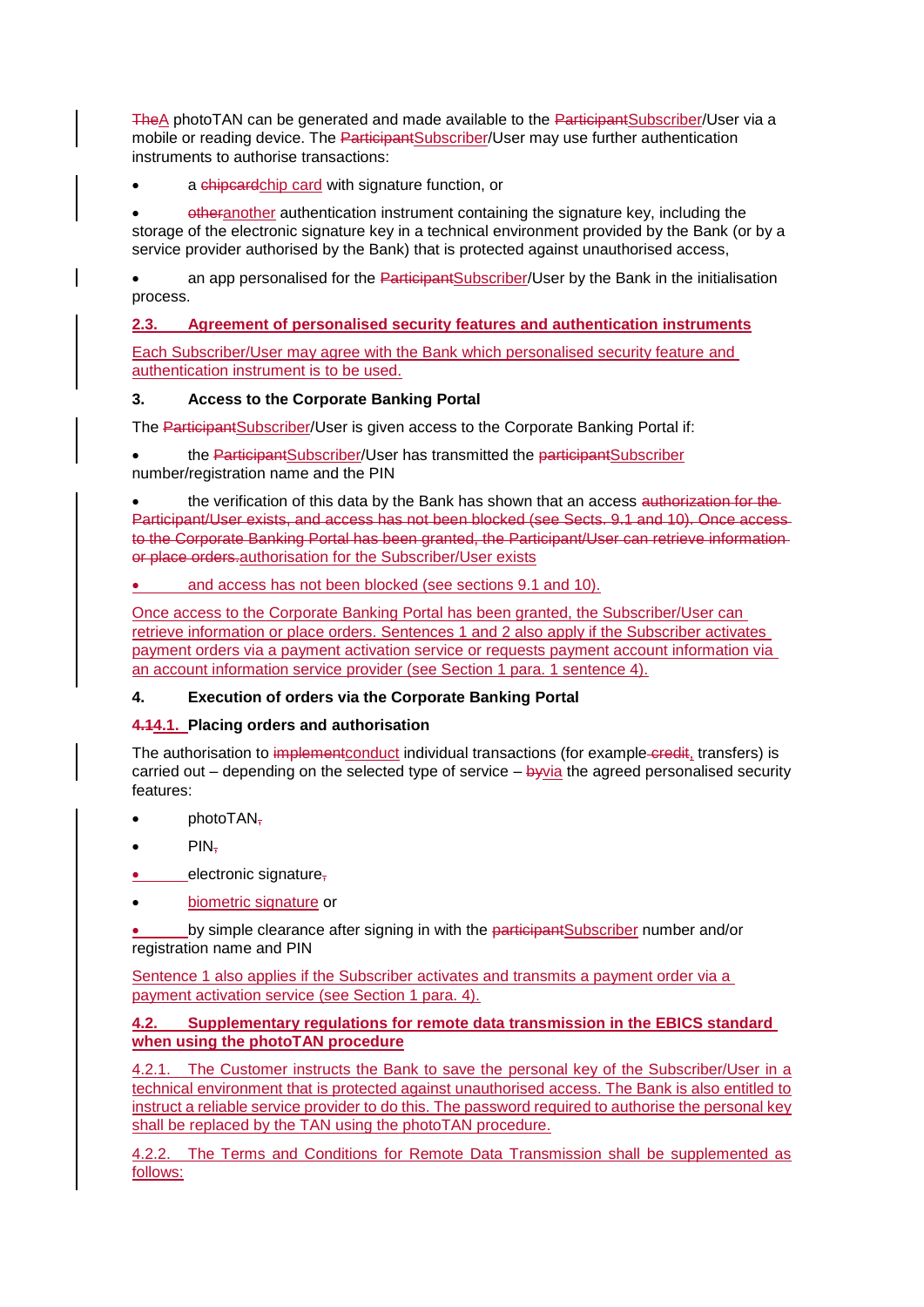Supplemental to Section 4 (2) of the Terms and Conditions for Remote Data Transmission, it is permissible for the electronic key to be stored in a technical environment provided by the Bank (or by a service provider authorised by the Bank) (cf. Section 2.2.1 (5) of Annex 1a of the Terms and Conditions for Remote Data Transmission).

• Supplemental to Section 7 (3), it is agreed that the Bank may verify whether the correct photoTAN was entered.

4.2.3. Annex 1a of the Terms and Conditions for Remote Data Transmission shall be supplemented as follows:

The authentication signature in Section 1.2 may also be rendered in the photoTAN procedure in the technical environment of the Bank or of an authorised service provider. These shall carry out the necessary verification for the Customer.

• Supplemental to Section 2.2.1 (5), it is agreed that the photoTAN will be used instead of a password if the security medium of the Subscriber is saved by the Bank in a technical environment that is protected against unauthorised access.

• The authorisation of orders in accordance with Section 3 may also be granted by entering the photoTAN shown on the mobile or reading device and the electronic signature subsequently generated in the secure technical environment.

#### **4.24.3. Compliance with reporting regulations**

When making payments in favour of non--residents, the ParticipantSubscriber/User mustshall comply with the reporting duties set out in the Reporting Regulations of the OeNB adopted according to Art. Section 6, Para para. 2 and 3 of the Austrian Foreign Exchange Act 2004 (currently "ZABIL 1/-2013"" in its version "ZABIL 1/2016")," as well as according to the Ordinance regarding statistical surveys on the imports and exports of services and cross-border financial relations-).

#### **4.34.4. Revocation of orders**

The revocability of extent to which an order can be revoked shall be governed by the Special-Conditionsspecial conditions applicable to for the relevant respective order type. Orders can only be revoked outside the Corporate Banking Portal, unless the Bank expressly provides for a revocation option in the Corporate Banking Portal.

### **5. Processing of orders by the Bank**

(1) Orders placed in the Corporate Banking Portal shall be processed according to the regulations governing the processing of orders under the agreed service type (for example-credit, transfer or securities order).

(2) Payment orders (eredit-transfer, direct debit) shall be subject to the following special regulations:

 $\left(2\right)$  The Bank willshall execute the payment order subject to-

the following conditions:

the ParticipantThe Subscriber/User has proved his identity by means of hissubmitted identification proof via a personalised security feature,.

• the Participant'sThe Subscriber's/User's authorisation for the relevant order type has been verified-..

the The data format for the agreed type of service is adhered to<sub> $\overline{z}$ </sub>.

the The separately agreed drawing limit or the standard disposal limit for the respectivetype of service type has not been exceeded.

the The additional preconditions for execution according to the relevant-special conditions applicable tofor the relevant order type arehave been fulfilled, and.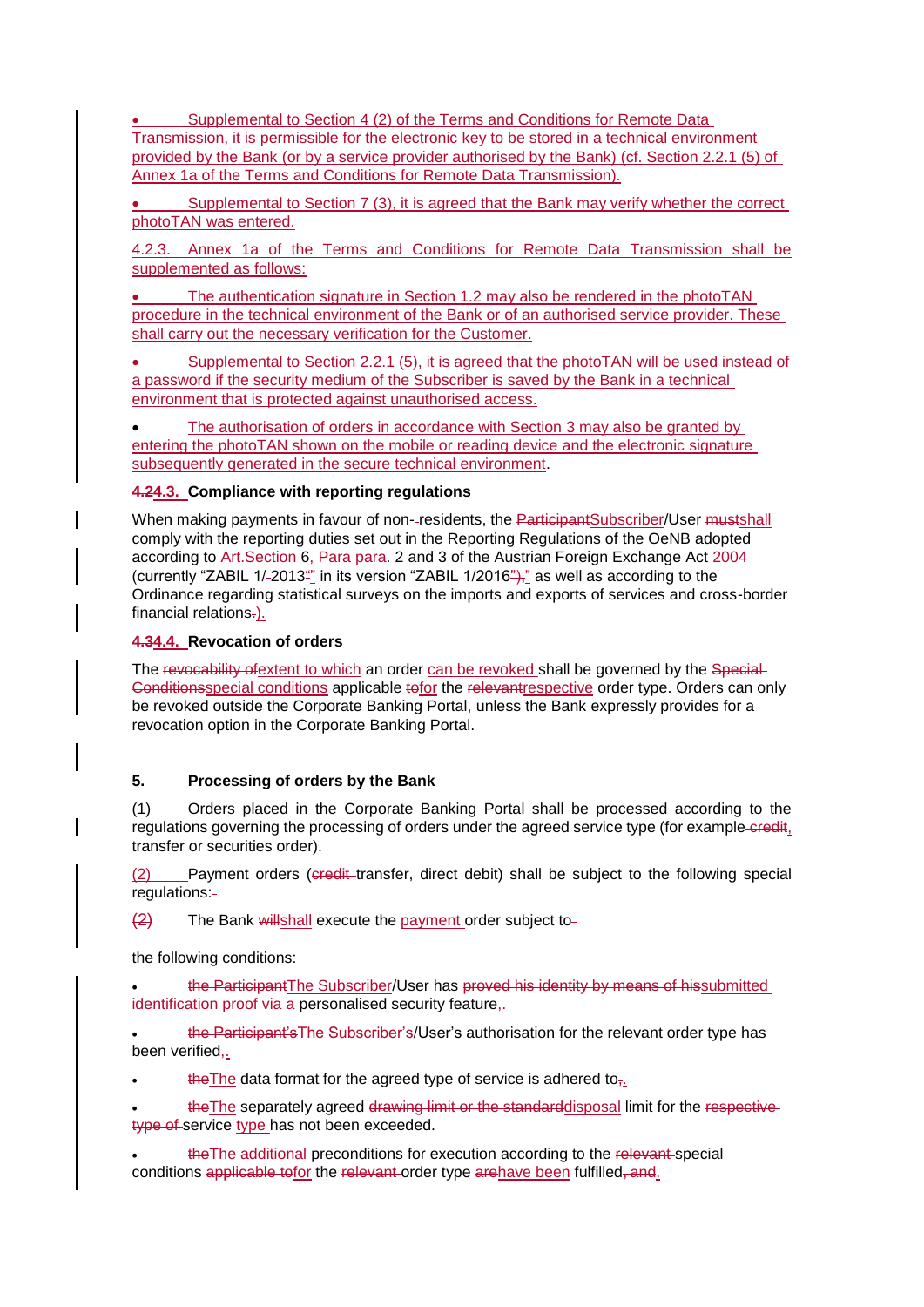sufficient Sufficient account cover (credit balance or credit facility) is available.

If the preconditions for execution according to sentence 1 are complied with, the Bank willshall execute the payment order. Such execution shallmay not violate any other legal provisions.

(3) If the preconditions for execution according to  $\frac{1}{2}$  Subsect. (para. 2), sentence 1, bullet points (1–5) are not complied with, the Bank willshall not execute the payment order. The Bank will provideshall notify the ParticipantSubscriber/User online or otherwise aboutof the non- execution of the order and, to the extent possible, of the reasons for the non-execution as well as ofand the possibilities of correcting any errors that led to the non- execution. This shall not apply if the statement of reasons would violate any legalis in breach of other statutory provisions. If the Bank executes the order despite a lack of account cover, this shall result in a tolerated overdraft subject to an agreed interest charge.

## **6. Notification toof the Customer on drawings**

## **6. The Bank shall notify the Customer of drawings maderegarding transactions effected via the Corporate Banking Portal in the form**

The Bank shall inform the Customer of the transactions effected via the Corporate Banking Portal using the channel agreed for account and securitiescustody account information and in accordance with the conditions applicable tofor the order.

## **7. Duties of care to be observed by the ParticipantSubscriber/User**

## **7.17.1. Technical connection to the Corporate Banking Portal**

The ParticipantSubscriber/User shall be obliged to establish the technical connection to the Corporate Banking Portal only through the access channels (for example-Internet, internet address) separately notifiedcommunicated by the Bank. For purposes of activating payment orders and accessing information about payment accounts, the Subscriber may also establish the technical connection to the Corporate Banking Portal via a payment activation service and/or an account information service provider (see Section 1 para. 1 sentence 4). The CustomerSubscriber/User shall be responsible for maintaining appropriate data backup for histheir own systems and for taking sufficient precautions against viruses and other harmful programs (for example, Trojans, worms,  $etc.$ ) and keeping them constantly up to date. The Bank's apps may be obtained only from app providers of which the Bank has notified to the Customercustomer. The CustomerSubscriber/User shall take responsibility for complying with the country-specific provisions for the use of the Internetinternet.

### **7.27.2. Maintaining the secrecy of personalised security features and careful custody of authentication instruments**

(1) The Participant/UserSubscribers/Users shall

keep histheir personalised security features (see Sect.Section 2.1) secret, and transmitthem to the Bank only via the Corporate Banking Portal access channels notified by the Bank separately or via the apps issued by the Bank, and

keep histheir authentication instrument safelyinstruments (see Sect. Section 2.2) to preventsafe from access by other persons.

This is essential because any other person who is in possession of thean authentication instrument can misuse the Corporate Banking Portal procedure in combination with the related personalised security feature. The secrecy obligation relating to personalised security features, as according to sentence 1, does not apply if the Subscriber transmits such features to a payment activation service or account information service provider appointed by the Subscriber (see Section 1 para. 1 sentence 4) for purposes of issuing a payment order or accessing information about a payment account.

(2) In particular, the following shall be observed to protect the personalised security feature and the authentication instrument:

• The personalised security features PIN and the signature PIN/password may not be stored electronically (for example in the CustomerCustomer's system) by the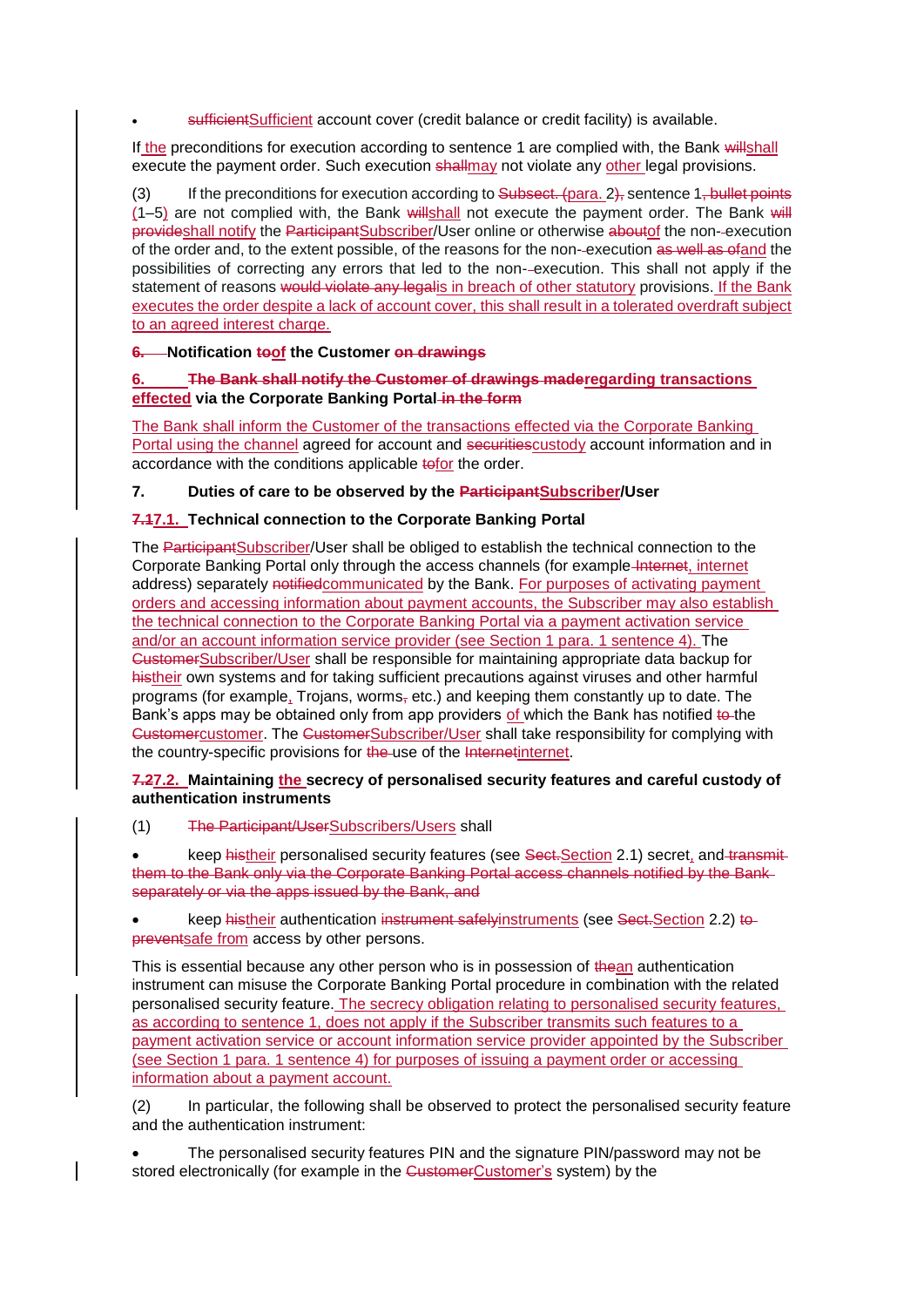ParticipantSubscriber/User. The personal electronic key generated by the ParticipantSubscriber/User shall be kept under the sole control of the ParticipantSubscriber/User-only or in a technical environment made available by the Bank (or by a service provider authorised by the Bank) that is protected against unauthorised access.

• If a "Technical User" is used in the course of fully automated data transmission, the electronically stored signature mustshall be kept in a secure and appropriate technical environment. The "Technical User" shallis not be entitled to issue the order itself. it, but may merely transmit the order data.

• When entering the personalised security features, it has to be ensured that no other person can spy out such features.

• The personalised security features may not be entered outside the separately agreed Internet pages or on apps other than those of the Bank (for example not on online pages of traders).

The personalisedPersonalised security features may not be transmitted outside the-Corporate Banking Portal, for instance not by email.

The signature PIN-//password for the electronic signature may not be kept together with the authentication instrument.

The ParticipantSubscriber/User may not use more than one photoTAN for the authorisation of an order.

### **7.37.3. Security of the Customer obligations regarding the security of the Customer's system**

The ParticipantSubscriber/User mustshall adhere to the security notices on the Internet pages of the BankBank's website at

https://www.firmenkunden.commerzbank.de/portal/de/cb/de/footer/sicherheit/home.html, particularly the measures to protect the hardware and software used, and shall install up-todate, state-of-the art virus protection and firewall systems. In particular, the operating system and security precautions of the mobile device may not be modified or deactivated.

### **7.47.4. Verification of the order data by means of the data displayed by the Bank**

If the Bank displays data to the ParticipantSubscriber/User contained in his/hertheir Corporate Banking Portal order (for example, amount, account number of payee, securities identification number) in the Customer system or via another device of the ParticipantSubscriber/User (for example, photoTAN reader, photoTANApp, chip card reader with display) for confirmation, the ParticipantSubscriber/User shall be obliged to verify that the displayed data conform with the data of the intended transaction prior to confirmation.

### **7.5. 7.4 Additional duties of care of the Customer**

The Customer shall ensure that the obligations duties of care arising from this contractAgreement are also observed by his/herthe authorised personsperson(s) (i.e. all ParticipantsSubscribers/ Users).

### **8. Encryption technology abroad**

The online access made available by the Bank may not be used in countries wherethat restrict the use<sub>r</sub> or the import-and-/export forof encryption technology is restricted. The Participantmusttechniques. Subscribers shall, where appropriate, arrange for the necessary permits, notifications or other required measures. The Participant mustSubscribers shall inform the Bank of any prohibitions, permit obligations and notification duties of which he/she hasthey become aware.

### **9. Notification and reporting duties**

# **9.19.1. Blocking request**

- (1) If the ParticipantSubscriber/User detects
- the loss or theft of the authentica-tionauthentication instrument,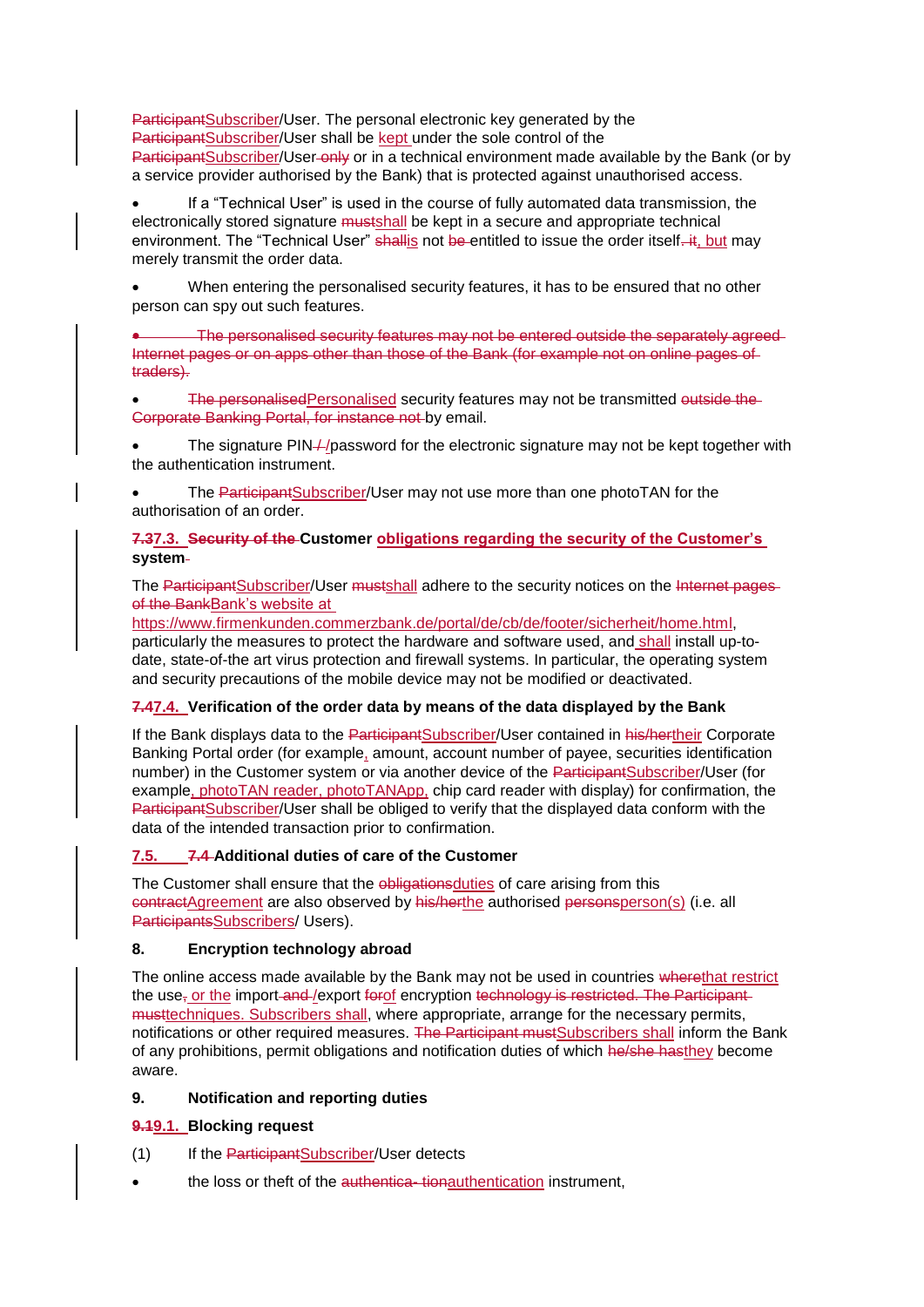the misuse, or

any other unauthorised use of his/hertheir authentication instrument or personal security feature, the <del>Participant</del>Subscriber/User shall immediately notify the Bank thereof (blocking request).

The ParticipantSubscriber/User may makealso submit a blocking request to the Bank whenever required also by means of the blocking hotline notified to him/hercommunicated separately. The Participant may If a connection to the hotline cannot be established, or in casethe event of any technical faults anydisturbances, the Customer shall be obliged to promptly try all other meansto contact the banklines of communication (e.g. telephoning a customer advisor) for purposes of damage mitigation.

(2) The ParticipantSubscriber/User shall report any theft or misuse to the police without delay.

(3) In the event that the ParticipantSubscriber/User suspects that another person

has gained possession of histheir authentication instrument or has otherwise gained knowledge of histheir personalised security feature, or

has used the authentication instrument or personalised security feature, he/she must the Subscriber/User shall also transmit a blocking request.

### **9.29.2. NotifyingNotification of unauthorised or incorrectly executed orders**

The CustomerCustomers shall notify the Bank as soon as he/she detectsthey detect an unauthorised or incorrectly executed order.

### **9.39.3. Evidence**

TheUpon request, the Bank shall provide the Customer with evidence that enables the Customer to prove within a period of , for up to 18 months after notification, that he/shethe Customer has complied with histhe notification duty according to the Sects.sections 9.1 and 9.2.

#### **10. Blocking of access**

### **10.19.4.Blocking of access at the request of the ParticipantSubscriber/User**

Upon request of the ParticipantSubscriber/User, in particular in case of a blocking request according to Sect.Section 9.1, the Bank willshall block the following:

the Corporate Banking Portal access for that ParticipantSubscriber/User and, if the ParticipantSubscriber/User so demands, the access for all ParticipantsSubscribers/Users of the Customer, or

• the Participant's/User's authentication instrument of the Subscriber/User.

### **10.29.5.Blocking of access at the request of the Bank**

(1) The Bank may block the Corporate Banking Portal access for a ParticipantSubscriber/User if

the Bank is entitled to terminate the cooperation agreement for foreign and transaction business for good cause,

this is justified due to objective reasons in connection with the with the security of the authentication instrument or the personalised security feature, or

• there is suspicion of unauthorised or fraudulent use of the authentication instrument or of the personalised security feature-, or

• the account holder has not satisfied their payment obligations relating to a line of credit in connection with e-banking in the Corporate Banking Portal (exceeded line of credit or overdraft) and the satisfaction of these payment obligations is jeopardised due to deterioration or endangerment of the Customer's financial circumstances or those of a co-obligated party; or because the Customer has become insolvent or there is an imminent risk of this.

(2) The Bank willshall notify the Customer of the block in writing (e.g. via letter, fax or email)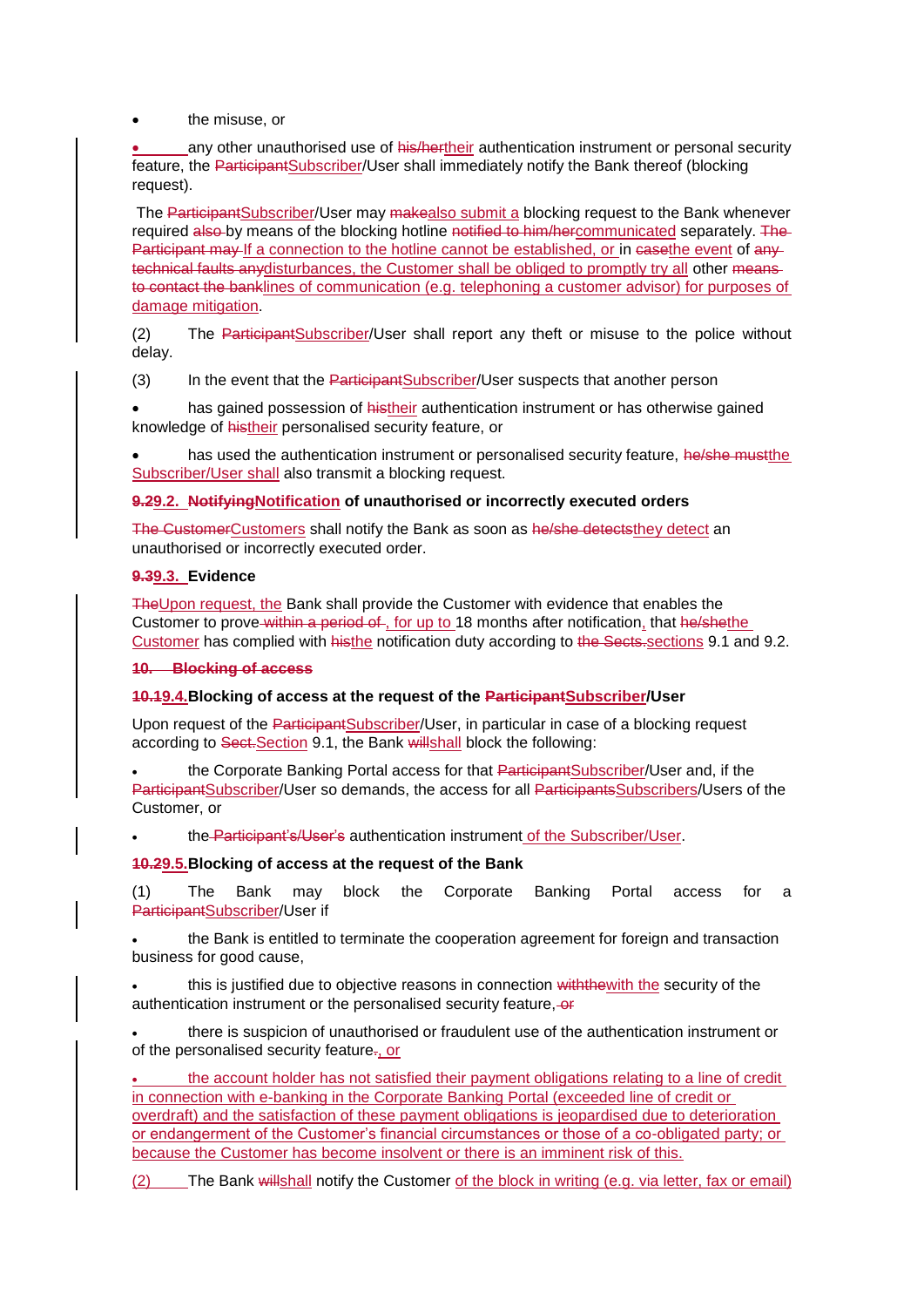or by statingtelephone, and provide the relevant reasons for blocking the accessit, if possible before the but no later than immediately after the block is implemented.

 $(2)(3)$  The Bank is also entitled to refuse access to the Customer's payment account to an account information services provider or a payment activation service if there is a reasonably justified suspicion of unauthorised access is blocked, in writing, if or the fraudulent activation of a payment transaction. The Bank shall inform the Customer of such refusal of access to the Customer's payment account in a form agreed electronically or availableupon with the Customer, as soon as possible but no later than immediately after access has been refused, provided that disclosure of the refusal or the grounds for retrieval in a manner agreed with the customer but at the latest immediately afterwardsrefusal does not violate Austrian or Community legal provisions or objectively justified security considerations.

### **10.39.6.Unblocking of access**

The Bank willshall unblock the access or exchangereplace the personalised security feature or authentication instrument if the reasons for blocking the access de-no longer exist. It willshall immediately notify the Customer thereof- in writing. if agreed electronically (e.g. via letter, fax or available for retrieval in a manner agreed with the customeremail) or by telephone.

## **10.49.7.Automatic blocking**

(1) The chip card with signature function will beis blocked if the signature PIN / password for the electronic signature has beenan incorrect user code is entered incorrectly three times in succession. The chip card cannot be unblocked or re-activated by the Bank.

 $(2)(1)$  The transmitted signature will be blocked if the signature PIN / password for the signature has been entered incorrectly three times in succession. In such case, the Participant/User must In such a case, the Subscriber/User shall generate a new electronic signature, transmit it to the Bank again and clear it with the Bank by an initialisation letter ("INI-Brief").

 $(3)(2)$  The PIN is blocked if it has been entered incorrectly three times in succession.

(4)(3) The ParticipantSubscriber/User is blocked from using the photoTAN procedure, if the TAN has been entered incorrectly five times in succession.

(5)(4) The ParticipantSubscriber/User may contact the Bank in order to restore the functionality of the Business Customer Portal. The Bank shall notify the Customer at once that the account has been blocked, providing the reasons, unless to do so would compromise objectively justified security considerations or constitute a breach of provisions of Community or international regulations or of official court or administrative orders.

### **11.10. Liability when using personalised security features and/or authentication instruments**

### **11.110.1. Liability of the Customer forin the event of unauthorised payment transactions prior to a suspensionblocking request**

(1) In the event that unauthorised payment transactions prior to a blocking request isare made due to the use of an authentication instrument that has been lost, stolen or has otherwise gone missing, or due to the misuse of the personalised security feature or authentication instrument, the Customer shall be liable for the lossany resulting losses incurred by the Bank if the loss, theft, or otherwise missing other misplacement or other misuse of the personalised security feature or authentication instrument is the Participant'sSubscriber's/User's fault. The Customer shall also be liable if he/she has not been careful in selecting any the event of his nominated Participantsfailing to select Subscribers with due care and/or has notfailing to regularly checked the Participant'scheck Subscribers' compliance with the obligations under these conditionsConditions. The Customer shall further be liable to the Bank even if the Customer has culpably breached their duties of care pursuant to Section 63 ZaDiG 2018. If the Bank has contributed to the occurrence of a loss through any fault of its own, the principles of contributory negligence shall determine the extent to which the Bank and the Customer shall share the loss.

(2) The Customer shallis not be obliged to compensate a provide compensation for the loss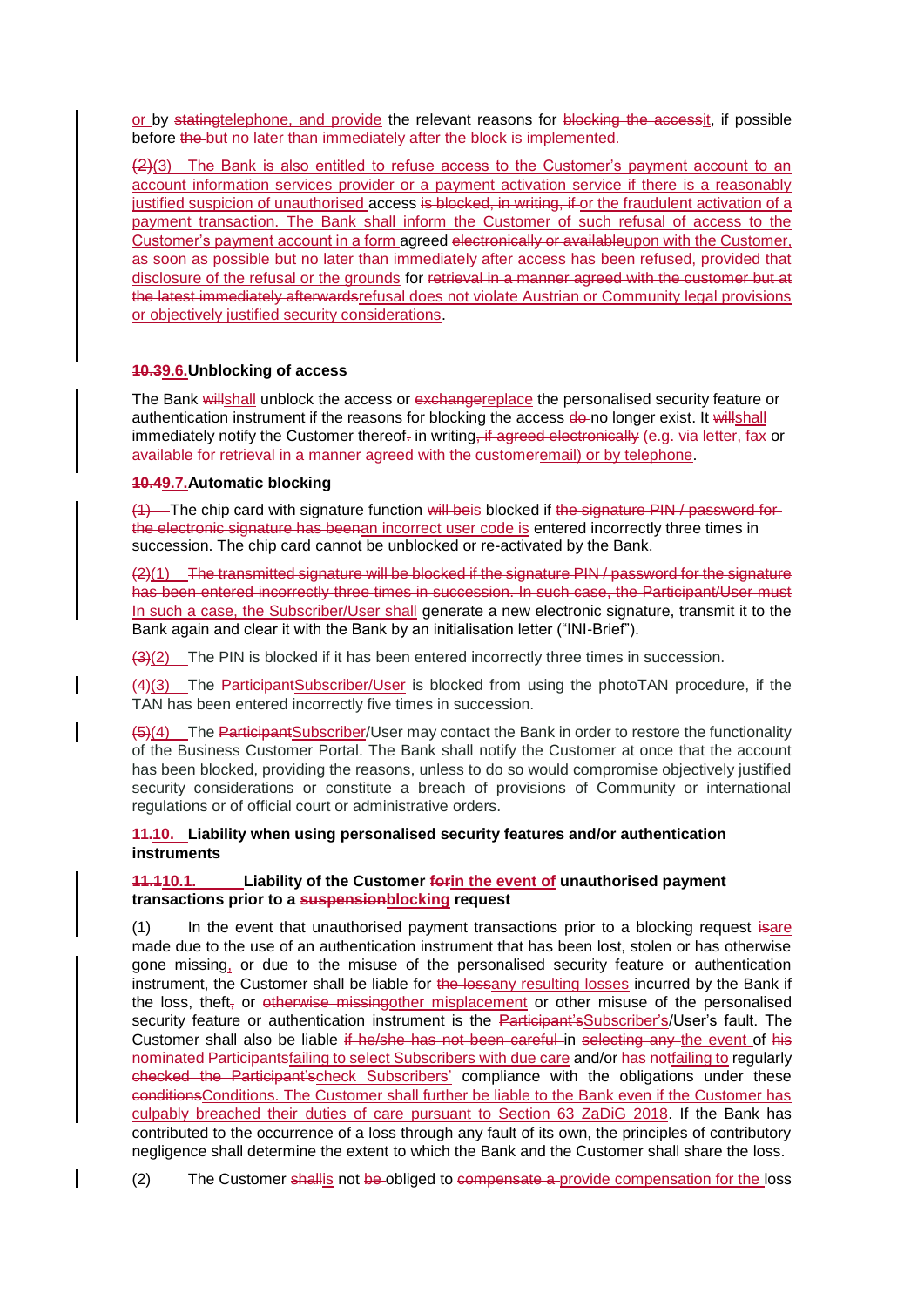accordingpursuant to Sub- sects. (Section 1) and (2) above if the ParticipantSubscriber/User was unable to give the lodge a blocking request according to Sect. in accordance with Section 9.1 because the Bank had failed in ensuringto ensure that thea blocking request could be received andsubmitted, thereby causing the loss-was incurred as a result.

(3) The liability for losses caused during the period for which the standard limit or the Corporate Banking Portal drawingdisposal limit applies, as agreed with the Customer-applies, shall be limitedrestricted to the amount of the respective limit.

### (4) The paragraphs 2 and 3 shall not apply if the Subscriber has acted with fraudulent intent.

### **11.210.2. Liability for unauthorised securities transactions or other service types before a blocking request is made**

IfIn the event that unauthorised securities transactions or unauthorised payment transactions for the agreed type of service occurtypes prior to a blocking request is are made due to the use of an authentication instrument that has been lost-or, stolen or has otherwise gone missingauthentication instrument or any other, or due to the misuse of the personalised security feature or authentication instrument and the Bank has incurred a loss as a result, the Customer shall be liable for theany resulting loss tolosses incurred by the Bank if the loss, theft, other misplacement or other misuse of the personalised security feature or authentication instrument is the Participant'sSubscriber's/User's fault. The Customer shall also be liable if he has not been careful in selecting anythe event of his nominated participantsfailing to select Subscribers with due care and/or has notfailing to regularly checked the Participant'scheck Subscribers' compliance with the obligations under these conditionsConditions. If the Bank has contributed to the occurrence of a loss through any fault of its own, the principles of contributory negligence shall determine the extent to which the Bank and the Customer shall share the loss.

### **11.310.3. Liability of the Bank after thea blocking request is made**

As soon as the Bank receives a blocking request by a ParticipantSubscriber/User, it willshall bear all losses arising from unauthorised transactions incurred after the date of receipt of the blocking request-arising from unauthorised drawings. This shall not apply if the ParticipantSubscriber/User has acted with fraudulent intent.

### **12.11. Availability**

The Bank willshall make every effort to keep the services provided by the Corporate Banking Portal available to the greatest extent possible. However, this does not imply guaranteed availability. In particular, technical problems, maintenance and network problems (for example, non--availability of third-party serverservers) beyond the Bank's control may cause temporary disruptions that prevent access.

### **13.12. Links to third-party websites**

If the Internet page providesinternet pages provide access to third-party websites, this is only donecarried out in order to allow the Customer and User easier access to information on the Internetinternet. The contents of such sites shalldo not constitute own-statements by the Bank itself and are also-not examined by the Bank.

# **14.13. Rights of use**

This Agreement does not permit the Customer to create links or frame links toon its websites without the Bank's prior written consent. The Customer hereby undertakes to use the websites and their content for itsthe Customer's own purposes. In particular, the Customer is not authorised without the Bank's consent to make the contentscontent available to third parties, to incorporate it into other products or procedures, or to decode the source code of individual Internetweb pages without the Bank's consent. References to the rights of the Bank or third parties may not be removed or made unrecognisable. The Customer will may not use brand names, domain names or other trademarks of the Bank or third parties without the Bank's prior consent. Under the present Conditions, the Customer doesshall not receive any irrevocable, exclusive or assignable rights of usage.

### **15.14. Hotline ("Help Desk")**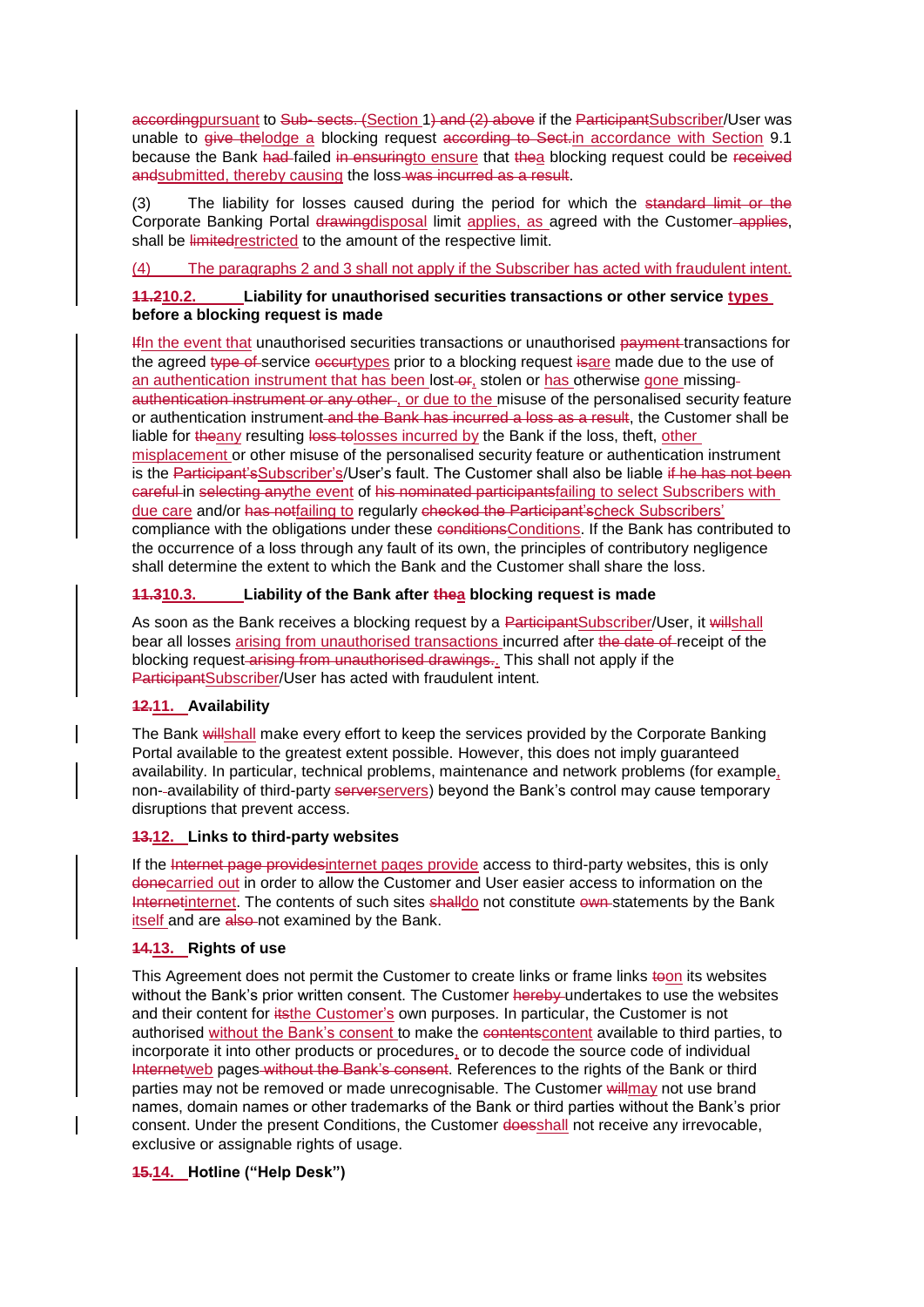The Bank provides a telephone hotline (the "Help Desk") to process technical, operational or functionality questions regarding the services provided by the Corporate Banking Portal. The Bank will staffstaffs the Help Deskhotline on bank days applicable to the banking industry (seehttps://www.oenb.at/Service/Bankfeiertage.htmin Austria, as found at

https:/[/lwww.oenb.at/Service/Bankfeiertage.htm](http://www.oenb.at/Service/Bankfeiertage.html) I). Phone numbers(Monday to Friday, except public holidays, 24 December and opening hours shall be communicated by the available through the usual access path (e.g. Firmenkunden-portal.de/kontakt)Good Friday).

Phone numbers and opening hours are communicated via the normal channels (e.g. https://www.commerzbank.at).

### **16.15. Waiver of the ArticlesSections 9, and 10 ECG, the discretionary provisions of the E-Commerce Act and ZaDiG 2018**

The provisions of Articlessections 9 and 10 of the Austrian E– Commerce Act (ECG- $f_{\text{E}}$ -Commerce-Gesetz) are hereby waived.

ChangesThe following provisions of the Austrian Payment Services Act (ZaDiG) 2018 do not form an integral part of the contract for the Customer: the provisions of the third main section of ZaDiG 2018 as well as sections 32-54 [information requirements], Section 56 (1) [prohibition against charging fees for the fulfilment of information requirements or for corrective and safeguarding measures], Section 58 (3) [withdrawal of authorisation], Section 66

(1) and (3) [proof of authentication and execution of payment transactions], Section 68 (2),(5) and (6) [liability for unauthorised payment transactions], Section 70 (1) and (3) [refunds for a payment transaction initiated by the payee] and Section 80 [payment service providers' liability for non-execution, defective or late execution of payment transactions]. In Section 68 (1), the words "up to thesethe amount of EUR 50" shall not apply to entrepreneurs.

**16. Amendment clause**

### **17. These Conditions for Processing Banking Transactions through the Corporate Banking Portal**

(1) The (hereinafter "Conditions for Processing Banking Transactions through the Corporate Banking Portal") are available on the Internet under

https://www.firmenkunden.commerzbank.d e/portal/online at https:/[/. www.commerzbank.at..](http://www.commerzbank.at/) The Bank willshall also forward these conditionsConditions to the Customer at any time if so requested.

 $\left( \frac{2}{2} \right)$  Changes to these Conditions for Processing Banking Transactions through the Corporate Banking Portal – excluding the main to the performance to beprimary services rendered by the bankBank and fees – shall be offered to the customerCustomer by the banknotBank no later than two months before they are proposed to take effect. Onln that occasioncase, the provisions concerned by the amendment offer of change as well asand by the proposed changes shall be presented in the form of a comparison of the respective provisions. The customer's Customer's consent willshall be deemed to be given unless the bankhas receivedBank receives an objection from the customerCustomer prior to the proposed entry into effect. The bankBank shall inform the customerCustomer of this consequence in the amendment offer-of change. In addition, the bankBank shall publish a comparison of the provisions concerned by the changechanges to the aformentioned conditionsConditions as well as the complete version of the new aformentioned conditionsConditions on its website. The bankBank shall also indicate this, too, in the amendment offer of change. A customer will be informed of the. The offer may be communicated to the Customer in writing, if agreed-paper form, or electronically erif so agreed, or made available for retrieval in a manner agreed with the customerCustomer.

(3) ChangesAmendments to the aforementioned Conditions shall be objectively justified in light of aformentioned conditions must be made by taking into account all circumstances (such alas legal, regulatory and other official requirements, requistory requirements court rulings, the security of banking operations, technical developments, changes in predominant customer